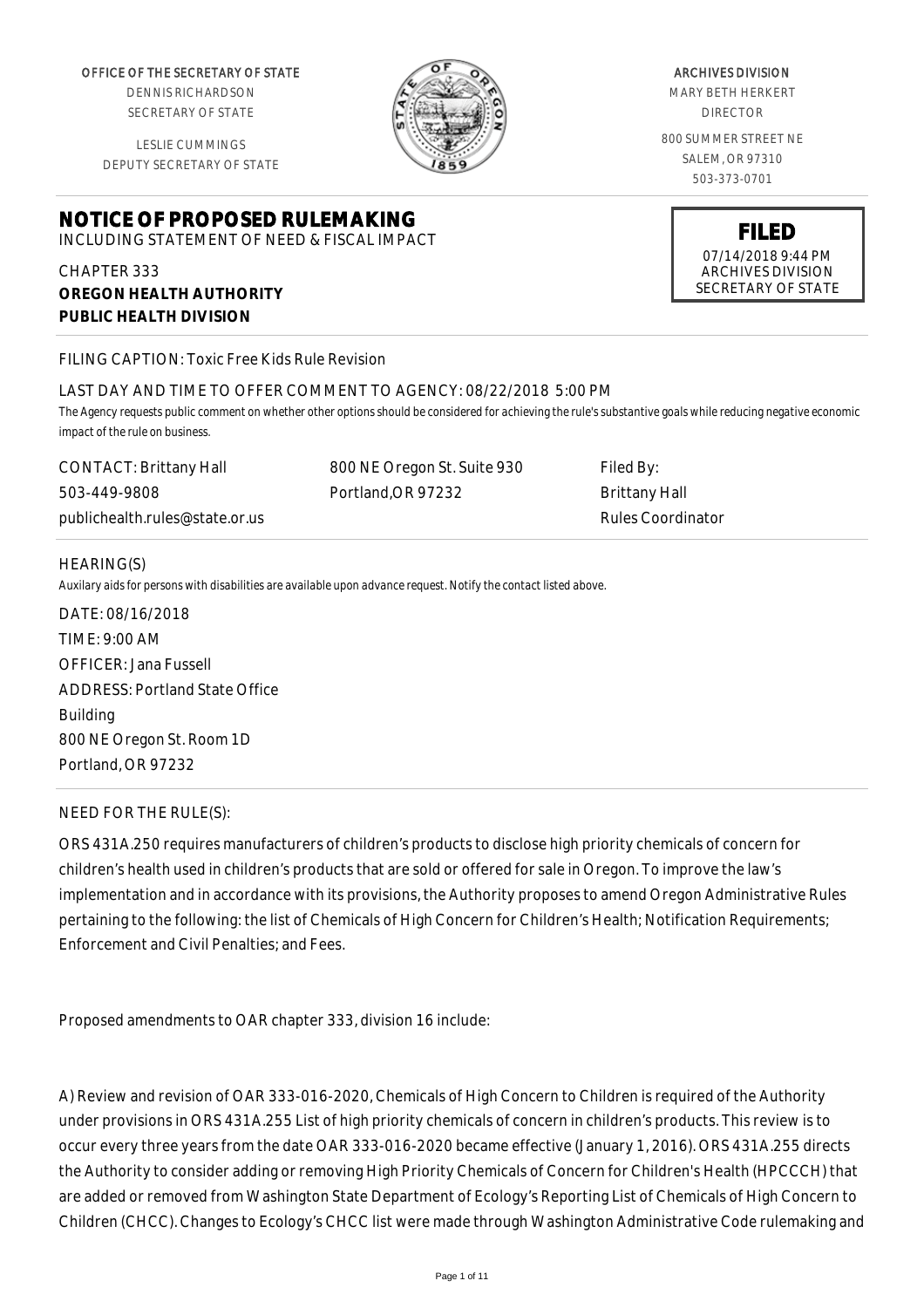took effect on October 30, 2017. The Authority proposes to add (to OAR 333-016-2020) five of the 20 chemicals that were added to Ecology's list, and remove the three chemicals that Ecology removed from their list. [ORS 431A.255 limits the number of chemicals that may be added to the HPCCCH list to five every three years.] Please see proposed text for further details on the chemicals that have been added and removed.

B) The modification of OAR 333-016-2060, Notification Requirements makes two clarifications: a) that it is only necessary for one person or entity to report (biennial notification) with respect to a particular children's product; and b) it specifies the hierarchy of persons or entities the Authority will hold primarily responsible for ensuring that the Authority receives a complete, accurate, and timely report for the children's product. It also specifies in rule that the number of children's products sold or offered for sale in Oregon that contain a HPCCCH must be part of a biennial notification. (This aligns rule requirement with existing statute.)

C) The modification of OAR 333-016-2080, Fees is needed due to the enactment of HB 5027 (Oregon Laws 2017, chapter 546) in July 2017. Once signed by Governor Brown, HB 5027 adopted in statute one fee relating to OAR 333- 016-2060, Notification Requirements (\$250 per chemical). HB 5027 also enacted two fees relating to OAR 333-016- 2070, Exemptions from Notice Requirement: 1) a \$1,500 nonrefundable Exemption Request fee and 2) a \$200 per hour fee for review of these Exemption Requests submitted to the Authority. Before HB 5027, OAR 333-016-2080, Fees required those seeking exemption from notice requirements to pay an initial fee of \$12,000 for review of a Manufacturing Control Program (MCP) submitted in support of an Exemption Request, and additional MCP review fees in increments of \$12,000, if needed. MCP reviews were set at \$200 per hour with paid fees refundable if unspent. HB 5027 allows the Authority to directly invoice those seeking an Exemption Request at \$200 per hour for MCP review. The intention of this rule change is to align the fee listed in rule with statute.

D) The modification of OAR 333-016-2090, Enforcement and Civil Penalties states the Authority will use the same hierarchy proposed for OAR 333-016-2060, Notification Requirements for enforcement purposes.

DOCUMENTS RELIED UPON, AND WHERE THEY ARE AVAILABLE:

SB 478 (Oregon Law 2015, chapter 786):

https://olis.leg.state.or.us/liz/2015R1/Downloads/MeasureDocument/SB478/Enrolled

Oregon Toxic Free Kids Act, ORS 431A.250 – 431A.280: https://www.oregonlegislature.gov/bills\_laws/ors/ors431a.html

OAR chapter 333, division 16: https://secure.sos.state.or.us/oard/displayDivisionRules.action?selectedDivision=1231

State of Washington, Department of Ecology, Children's Safe Products Act Reporting Rule and guidance documents. http://apps.leg.wa.gov/wac/default.aspx?cite=173-334-090 and https://fortress.wa.gov/ecy/publications/documents/1704040.pdf https://fortress.wa.gov/ecy/publications/documents/1704021.pdf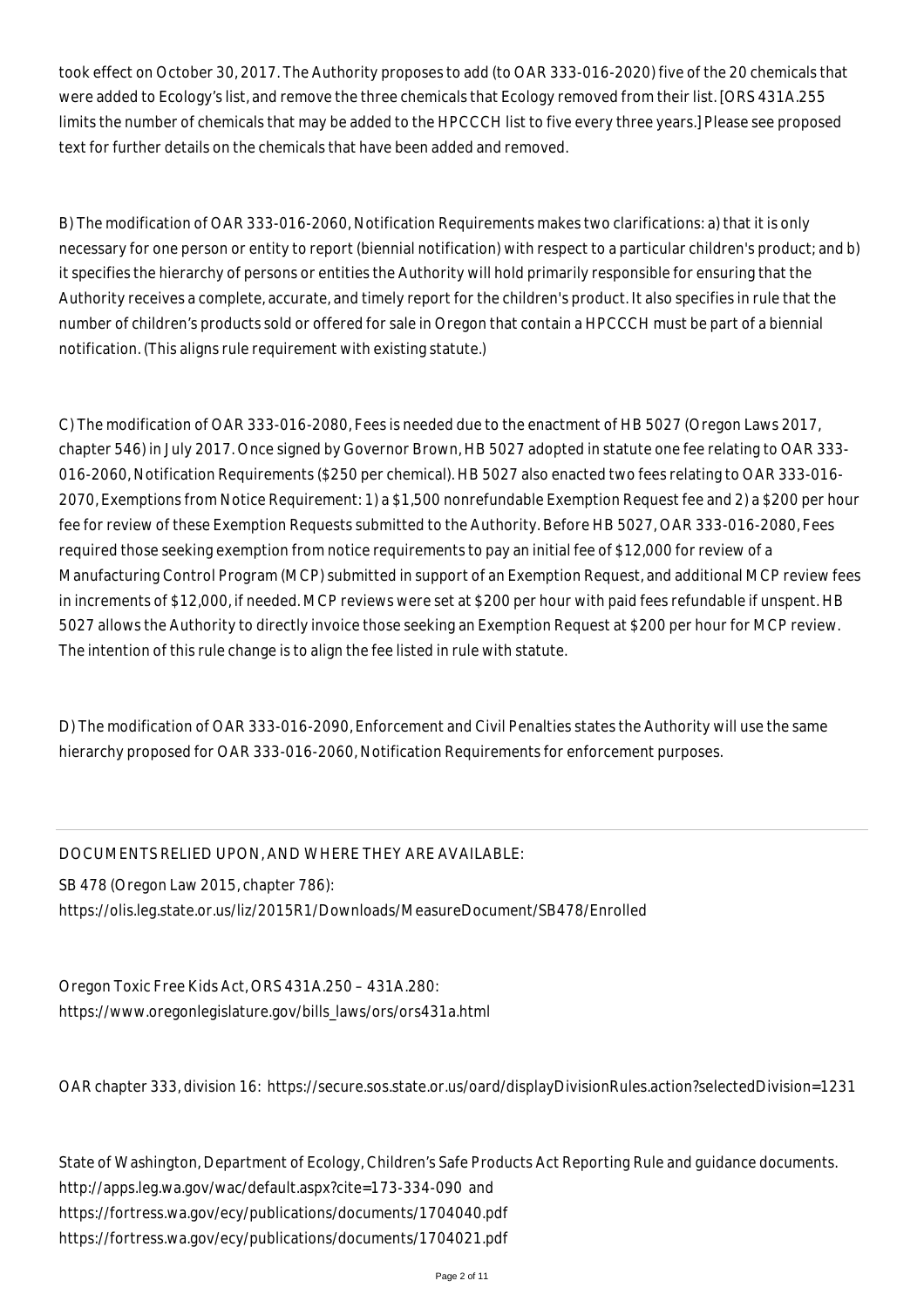# FISCAL AND ECONOMIC IMPACT:

A) The changes to OAR 333-016-2020, Chemicals of High Concern to Children will have both a positive and negative impact on manufacturers in Oregon. Manufacturers will not need to report on chemicals that have been removed, but will need to report on chemicals added to the list at the next reporting deadline (January 1, 2020). If a manufacturer utilizes any of the five HPCCCH added to the list, they would be required to notify the Authority and submit the \$250 notification fee by the next reporting period. (January 1, 2020). Conversely, removing three HPCCCH from the list will result in manufacturers not having to pay the \$250 notification by the next reporting period for those chemicals removed from the list.

B) The modification of OAR 333-016-2060, Notification Requirements provides a "hierarchy of notification" to further specify the order by which a person or entity selling/offering for sale children's products covered by the Oregon Toxic-Free Kids Act needs to report. Clarifying the order in which entities will be held responsible for reporting in OAR 333- 016-2060 may result in a decrease in double reporting by industry and more efficient enforcement action by the Authority. Specifying in rule that the number of children's products sold or offered for sale in Oregon that contain a HPCCCH must be reported directly aligns rule with requirements in ORS 431A.280.

C) The modification of OAR 333-016-2080, Fees with fee language in statute is not expected to have fiscal impact since the actual fee amounts (\$1,500 nonrefundable Exemption Request fee and \$200 per hour review fee) are the same as those currently in statute. This change is being made to align rule with statute.

D) The modification of OAR 333-016-2090, Enforcement and Civil Penalties with the same "hierarchy of notification" as proposed for OAR 333-016-2060, Notification Requirements clarifies the order in which the Authority will enforce OAR 333-016-2060, Notification Requirements. It will result in more efficient enforcement action by the Authority, the result of which may increase penalties levied on some manufacturers, but decrease them for others.

# COST OF COMPLIANCE:

*(1) Identify any state agencies, units of local government, and members of the public likely to be economically affected by the rule(s). (2) Effect on Small Businesses: (a) Estimate the number and type of small businesses subject to the rule(s); (b) Describe the expected reporting, recordkeeping and administrative activities and cost required to comply with the rule(s); (c) Estimate the cost of professional services, equipment supplies, labor and increased administration required to comply with the rule(s).*

(1) A) The modification of OAR 333-016-2020, Chemicals of High Concern to Children will result in an addition of five chemicals and removal of three to the List of high priority chemicals of concern in children's products (ORS 431A.255.) This change is not expected to have any cost of compliance impact on the public or local or state governments, as they are required to provide notification to the Authority. Impact to the Authority is minimal.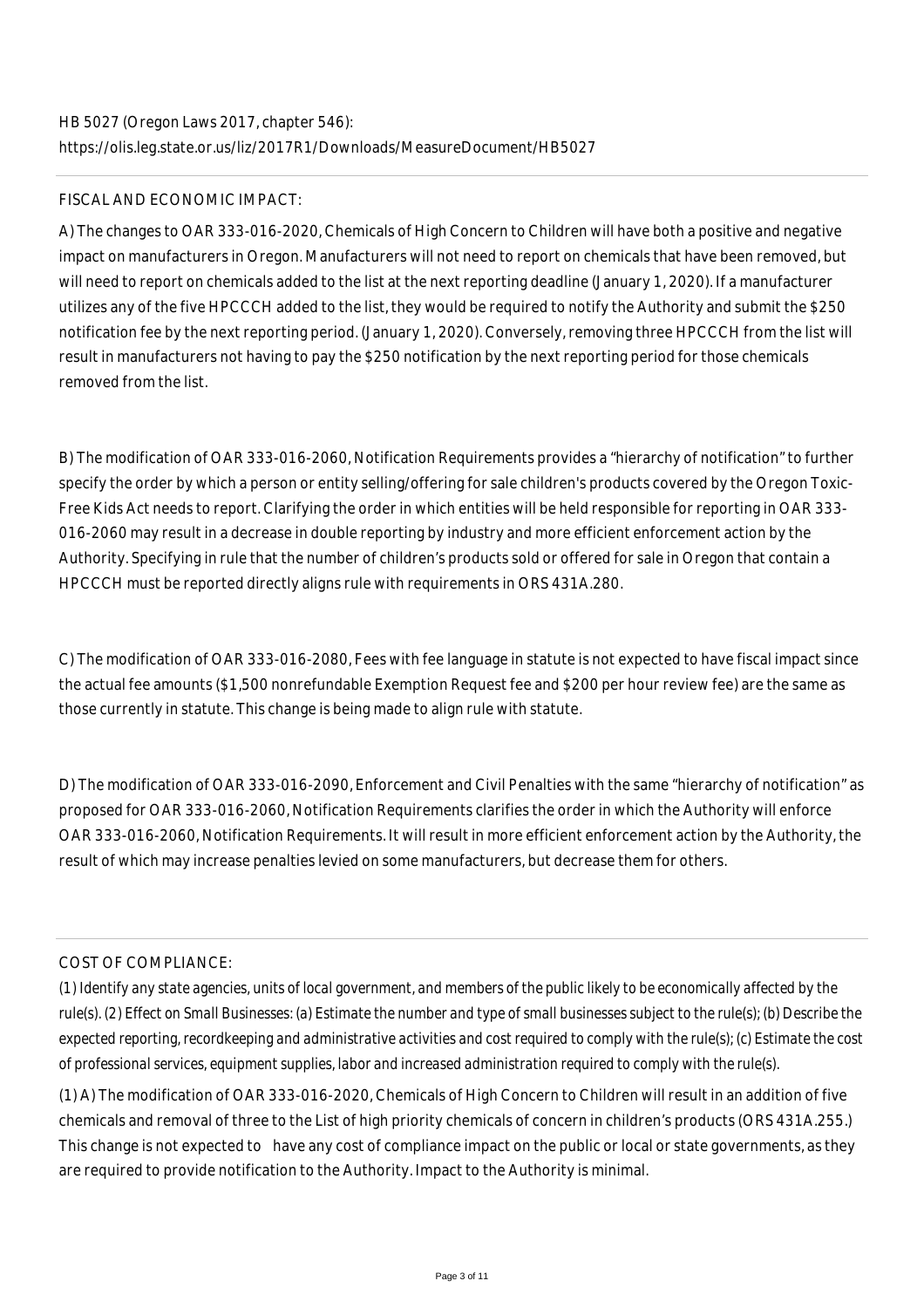B) The modification of OAR 333-016-2060, Notification Requirements is not expected to have any cost of compliance impact on local governments or the public. It is likely to make enforcement more efficient and effective for state agencies and thereby be a cost savings. Specifying in rule that the number of children's products sold or offered for sale in Oregon that contain a HPCCCH must be reported allows state agencies to fulfill an aspect of ORS 431A.280.

C) The modification of OAR 333-016-2080, Fees is not expected to have any cost of compliance impact on local governments or the public. Regarding the fee for review of Exemption Requests, the change from requesting such fees upfront from those submitting Exemption Requests (in \$12,000 increments) to a \$200 per hour review fee (to be invoiced by the Authority), is expected to reduce processing costs for the Authority. It will also align rule with statute.

D) The modification of OAR 333-016-2090, Enforcement and Civil Penalties is not expected to have any cost of compliance impact on local governments or the public. It is likely to make enforcement more efficient and effective for state agencies and thereby be a cost savings.

(2)(a) ORS 431A.258 Disclosure by manufacturers only pertains to companies that gross over \$5,000,000 in worldwide gross sales per year who manufacture children's products that contain HPCCCH. The term manufacturer includes an importer or domestic distributor. We are unable to estimate the number of manufacturers that would be considered a small business based on available information.

(b) ORS 431A.258 Disclosure by manufacturers only pertains to companies that gross over \$5,000,000 in worldwide gross sales per year who manufacture children's products that contain HPCCCH. The term manufacturer includes an importer or domestic distributer. If a small business met these criteria, they would be responsible for providing notice to the Authority and any related recordkeeping.

(c) Manufacturers of children's products that contain HPCCCH would be required to provide notice to the Authority. This will include labor costs and the submission of a \$250 notification fee to the Authority.

# DESCRIBE HOW SMALL BUSINESSES WERE INVOLVED IN THE DEVELOPMENT OF THESE RULE(S):

Small business representatives and trade associations were invited to participate as Rule Advisory Committee members.

# WAS AN ADMINISTRATIVE RULE ADVISORY COMMITTEE CONSULTED? YES

#### RULES PROPOSED:

333-016-2020, 333-016-2060, 333-016-2080, 333-016-2090

### AMEND: 333-016-2020

RULE SUMMARY: Per ORS 431A.255, the Authority is to review and amend OAR 333-016-2020, Chemicals of High Concern to Children (CHCC) every three years from date rule first became effective (January 1, 2016). Specifically, ORS 431A.255 directs the Authority to consider adding or removing High Priority Chemicals of Concern for Children's Health (HPCCCH) that are added or removed from Washington State Department of Ecology's Reporting List of Chemicals of High Concern to Children (CHCC). Changes to Ecology's CHCC list were made through Washington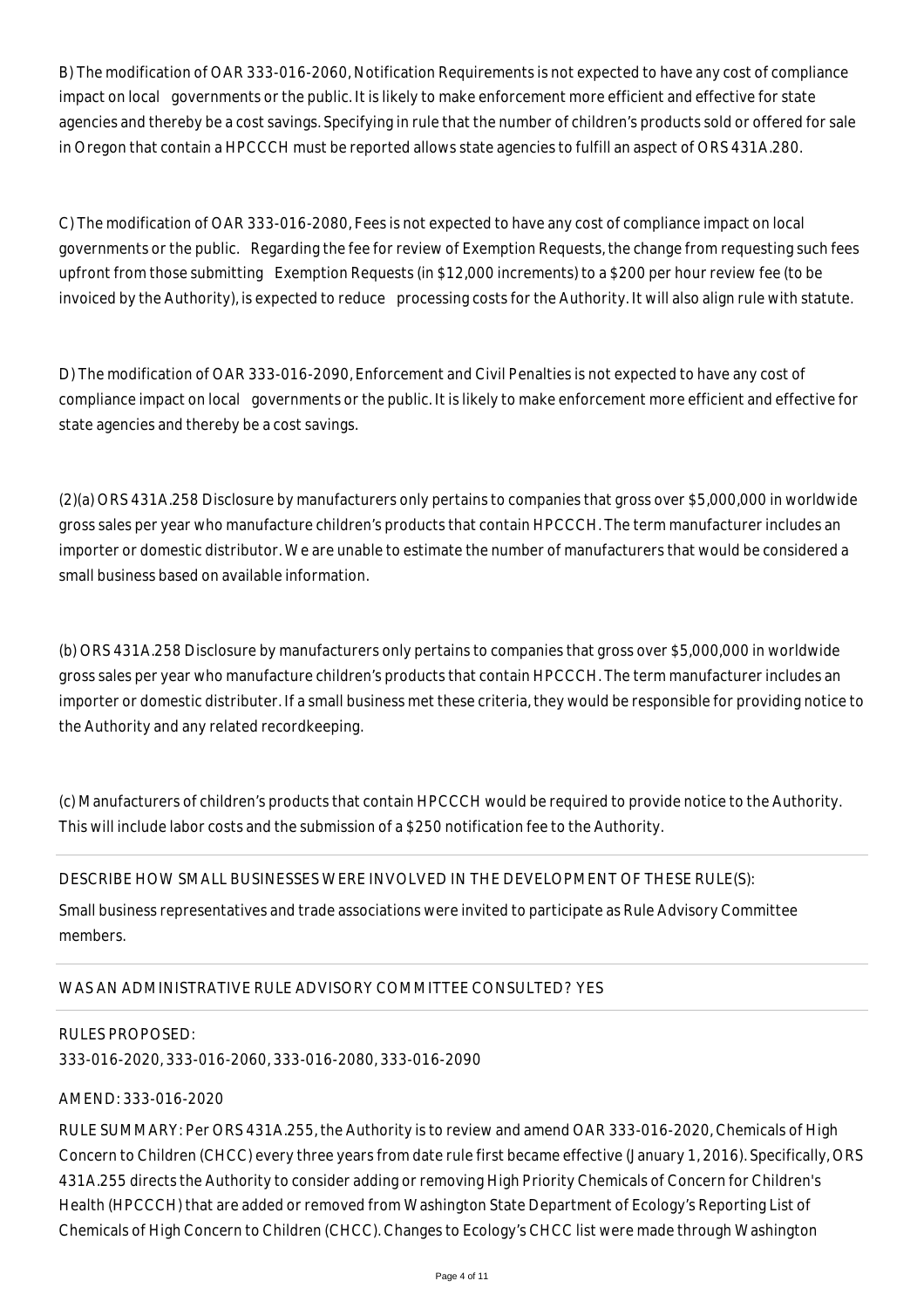Administrative Code rulemaking and took effect on October 30, 2017. Therefore, the Authority proposes to add (to OAR 333-016-2020) five of the 20 chemicals that were added to Ecology's list, and remove the three chemicals that Ecology removed from their list.

CHANGES TO RULE:

333-016-2020 Chemicals of High Concern to Children ¶

The following chemicals are designated as high priority chemicals of concern for children's health when used in children's products:¶ (1) Formaldehyde (50-00-0).¶ (2) Aniline (62-53-3).¶ (3) N-Nitrosodimethylamine (62-75-9).¶ (4) Benzene (71-43-2).¶ (5) Vinyl chloride (75-01-4).¶ (6) Acetaldehyde (75-07-0).¶ (7) Methylene chloride (75-09-2).¶ (8) Carbon disulfide (75-15-0).¶ (9) Methyl ethyl ketone (78-93-3).¶ (10) 1,1,2,2-Tetrachloroethane (79-34-5).¶ (11) Tetrabromobisphenol A (79-94-7).¶ (12) Bisphenol A (80-05-7).¶ (13) Bisphenol S (80-09-1).¶ (14) Diethyl phthalate (84-66-2).¶ (145) Dibutyl phthalate (84-74-2).¶ (156) Di-n-hexyl phthalate (84-75-3).¶ (16) Phthalic anhydride (85-44-9).¶ (17) Butyl benzyl phthalate (BBP) (85-68-7).¶ (18) N-Nitrosodiphenylamine (86-30-6).¶ (19) Hexachlorobutadiene (87-68-3).¶ (20) Propyl paraben (94-13-3).¶ (21) Butyl paraben (94-26-8).¶ (22) 2-Aminotoluene (95-53-4).¶ (23) 2,4-Diaminotoluene (95-80-7).¶ (24) Methyl paraben (99-76-3).¶ (25) p-Hydroxybenzoic acid (99-96-7).¶ (26) Ethylbenzene (100-41-4).¶ (27) Styrene (100-42-5).¶ (28) 4-Nonylphenol (104-40-5); 4-NP and its isomer mixtures including CAS 84852-15-3 and CAS 25154-52-3.¶ (29) para-Chloroaniline (106-47-8).¶ (30) Acrylonitrile (107-13-1).¶ (31) Ethylene glycol (107-21-1).¶ (32) Toluene (108-88-3).¶ (33) Phenol (108-95-2).¶ (34) 2-Methoxyethanol (109-86-4).¶ (35) Ethylene glycol monoethyl ester (110-80-5).¶ (36) Triphenyl phosphate (115-86-6).¶ (37) Tris(2-chloroethyl) phosphate (115-96-8).¶ (378) Di-2-ethylhexyl phthalate (117-81-7).¶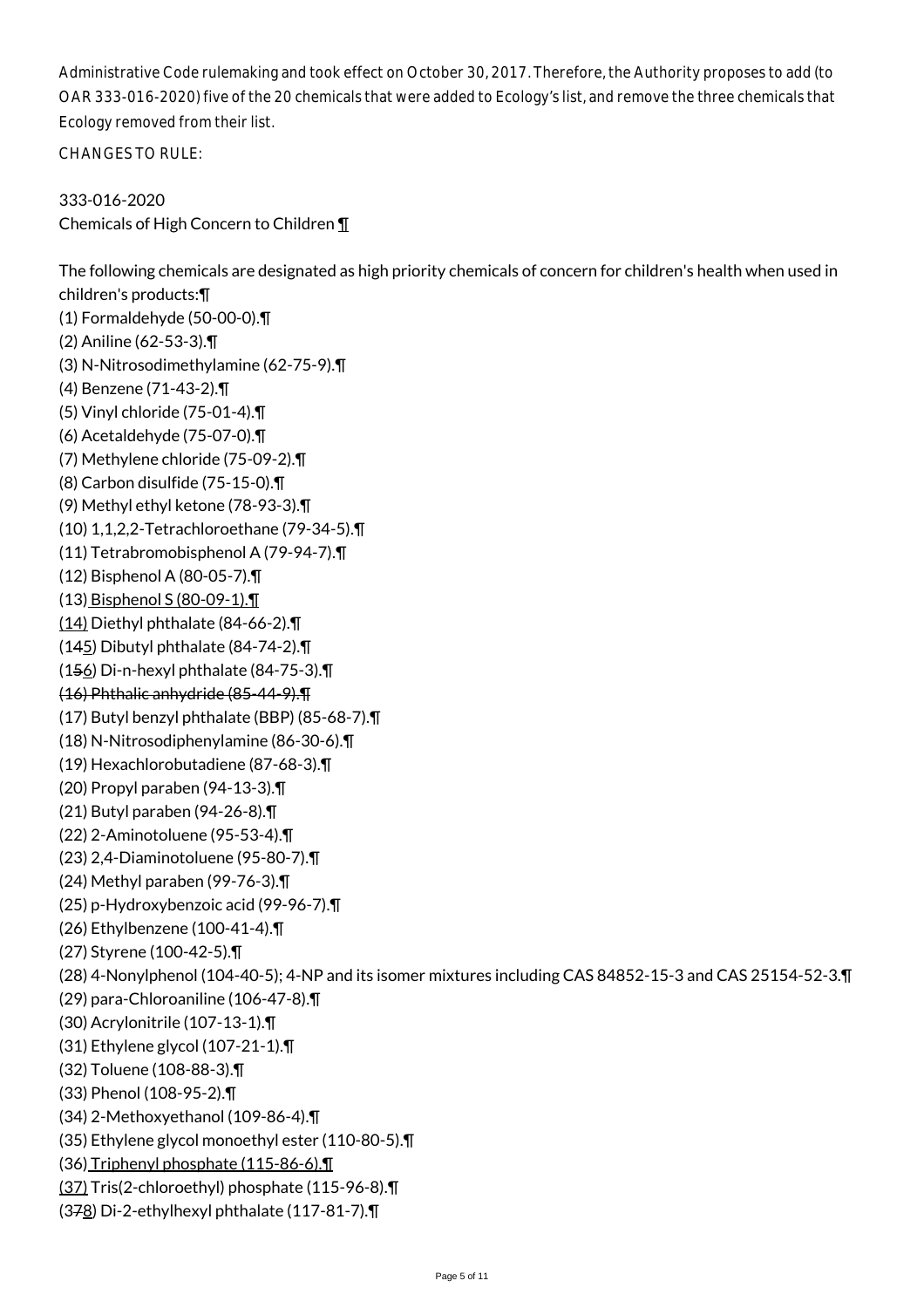(389) Di-n-octyl phthalate (DnOP) (117-84-0).¶ (3940) Hexachlorobenzene (118-74-1).¶ (401) 3,3'-Dimethylbenzidine and Dyes Metabolized to 3,3'-Dimethylbenzidine (119-93-7).¶ (412) Ethyl paraben (120-47-8).¶ (423) 1,4-Dioxane (123-91-1).¶ (434) Perchloroethylene (127-18-4).¶ (445) Benzophenone-2 (Bp-2); 2,2',4,4'-Tetrahydroxybenzophenone (131-55-5).¶ (456) 4-tert-Octylphenol; 4(1,1,3,3-Tetramethylbutyl) phenol (140-66-9).¶ (467) Estragole (140-67-0).¶ (478) 2-Ethylhexanoic acid (149-57-5).¶ (48) Octamethylcyclotetrasiloxane (556-67-2).¶ (49) Benzene, Pentachloro (608-93-5).¶ (50) C.I. Solvent yellow 14 (842-07-9).¶ (51) N-Methylpyrrolidone (872-50-4).¶ (52) 2,2',3,3',4,4',5,5',6,6'-Decabromodiphenyl ether; BDE-209 (1163-19-5).¶ (53) Perfluorooctanyle sulphfonic acid and its salts; PFOS (1763-23-1).¶ (54) Phenol, 4-octyl (1806-26-4).¶ (55) 2-Ethyl-hexyl-4-methoxycinnamate (5466-77-3).¶ (56) Mercury (7439-97-6) and mercury compounds including methyl mercury (22967-92-6).¶ (57) Molybdenum and molybdenum compounds (7439-98-7).¶ (58) Antimony and Antimony compounds (7440-36-0).¶ (598) Arsenic and Arsenic compounds (7440-38-2), including arsenic trioxide (1327-53-3) and dimethyl arsenic (75-60-5).¶ (6059) Cadmium and cadmium compounds (7440-43-9).¶  $(640)$  Cobalt and cobalt compounds (7440-48-4). $\P$ (61) Tris(1-chloro-2-propyl) phosphate (13674-84-5).¶ (62) Tris(1,3-dichloro-2-propyl) phosphate (13674-87-8).¶ (63) Butylated hydroxyanisole; BHA (25013-16-5).¶ (64) Hexabromocyclododecane (25637-99-4).¶ (65) Diisodecyl phthalate (DIDP) (26761-40-0).¶ (66) Diisononyl phthalate (DINP) (28553-12-0).¶ (67) Short-chain chlorinated paraffins (85535-84-8).¶ (68) 2-ethylhexyl-2,3,4,5-tetrabromobenzoate (183658-27-7). Statutory/Other Authority: OL 2015, ch. 786, sec. 3RS 413.042, ORS 431A.255 Statutes/Other Implemented: OL 2015, ch. 786, sec. 3RS 431A.255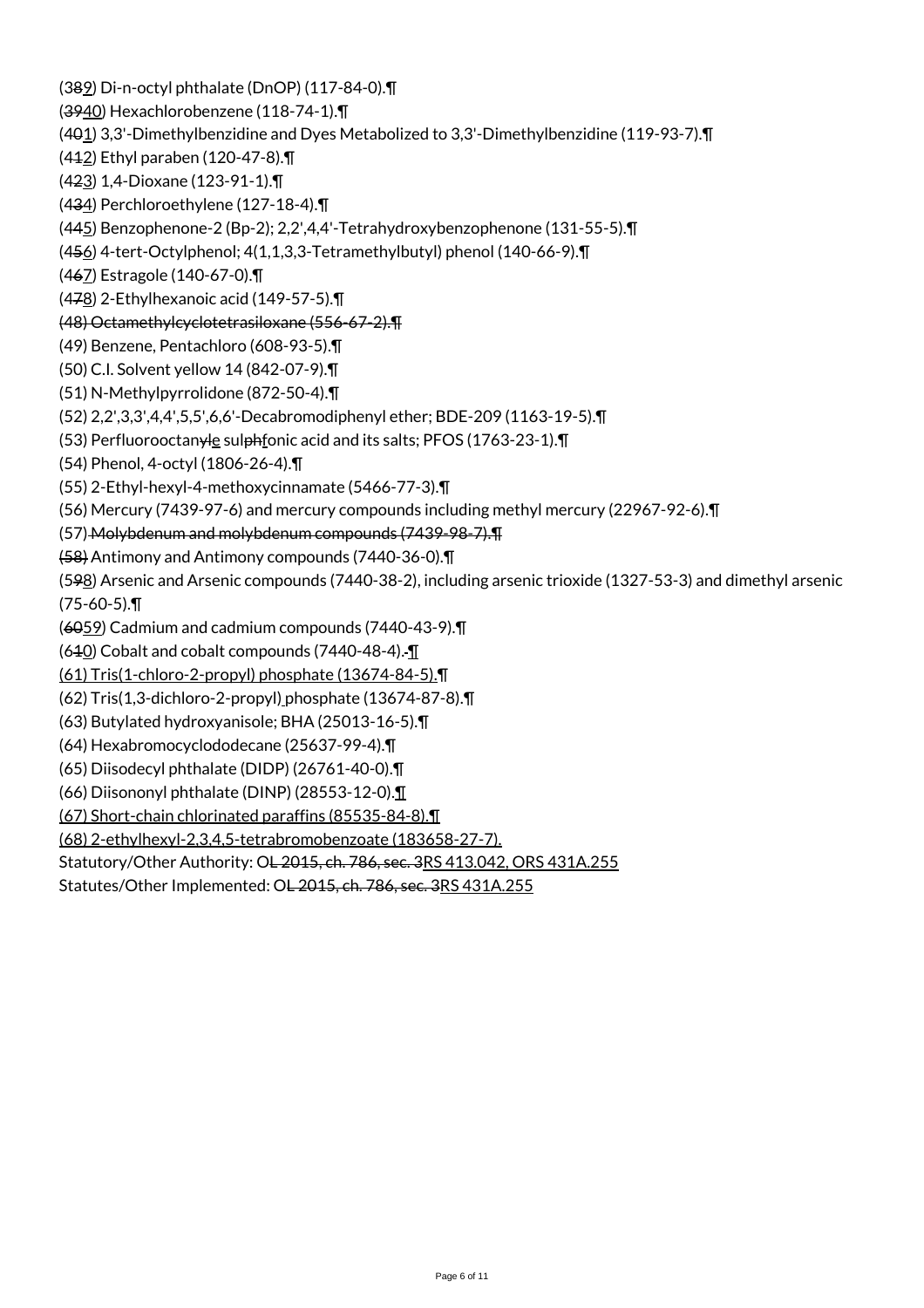# AMEND: 333-016-2060

RULE SUMMARY: OAR 333-016-2060 is being amended to clarify the need for only one report (biennial notification) of a specific children's product. Amendments are also made to establish a hierarchy of persons or entities the Authority will hold primarily responsible for reporting and with respect to enforcement, per OAR 333-016-2090, Enforcement and Civil Penalties. OAR 333-016-2060 is also being amended to align rule with existing statute to require that the number of children's products sold or offered for sale in Oregon that contain a HPCCCH must be part of a biennial notification

CHANGES TO RULE:

333-016-2060 Notification Requirements ¶

(1) No later than January 1, 2018, and every other year thereafter, a manufacturer of a children's product sold or offered for sale in this state that contains a HPCCCH listed in OAR 333-016-2020 in an amount at or above a de minimis level must submit:¶

(a) A notice to the Authority that contains all the information required in these rules, unless the manufacturer or product is exempt; and¶

(b) Any applicable fee in OAR 333-016-2080.¶

(2) The first manufacturer's notice due on January 1, 2018, applies to children's products sold or offered for sale in this state between January 1, 2017 and December 31, 2017.¶

(3) Future notices apply to children's products sold or offered for sale during the previous two year period. For example, for the reporting year 2020, a manufacturer must include children's products sold or offered for sale between January 1, 2018, and December 31, 2019, that contain a HPCCCH listed in OAR 333-016-2020.¶

(4) The notice required in section (1) of this rule must include the following:¶

(a) The name and Chemical Abstracts Service Registry Number of the chemical contained in the children's product;¶

(b) The product category of the children's product that contains the chemical;¶

(c) A description of the function of the chemical in the children's product;¶

(d) The amount of the chemical used in each unit of the children's product reported as a range rather than an exact amount;¶

(e) The number of the children's product that contain the high priority chemical either sold or offered for sale in Oregon during the biennial notice period;¶

 $(f)$  The name and address of the manufacturer, and the name, address and telephone number of the contact person for the manufacturer; or¶

(fg) The name, address and contact information for the trade association submitting the notification on behalf of the affected industry; and¶

(gh) Any other information that the manufacturer deems relevant to the appropriate use of the children's product.¶

(5) The second biennial notice will cover the period of January 1, 2018 through December 31, 202019.¶

(6) If a manufacturer has included a children's product in a notice required under these rules, and determines that there is no change to the information submitted to the Authority in the previous notice, the manufacturer may, in lieu of including the children's product again in a subsequent notice, submit a written statement, or if available, an electronic notification indicating that the previous reported data is still valid for that children's product.¶

(7) A trade association may provide the notice required in these rules on behalf of a member manufacturer.¶ (8) A trade association who fulfills the notice or exemption requirements of these rules on behalf of a member manufacturer will not be held liable for a violation or penalty as a result of the member manufacturer's noncompliance with the requirements of these rules.¶

(9) A manufacturer may, during the notification process, submit to the Authority recommendations regarding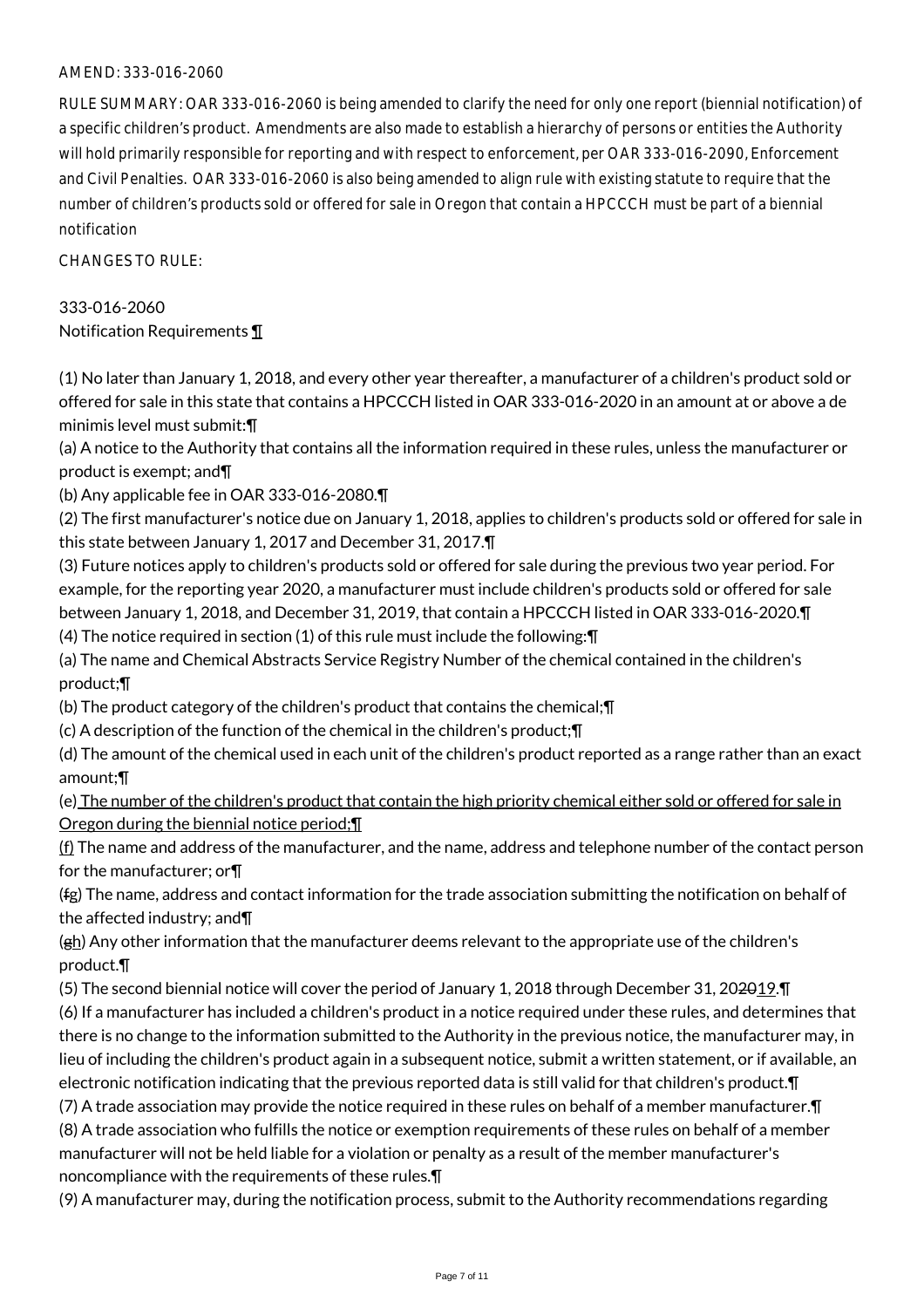technical, financial or logistical support considered necessary for the implementation of innovation and green chemistry solutions related to HPCCCH used in children's products.¶

(10) Only one person or entity that falls within the definition of manufacturer is required to report with respect to a particular children's product. The Authority will hold the following primarily responsible for ensuring that it receives a complete, accurate, and timely notice for the children's product, in the following order:¶

(a) Any person or entity that manufactured the children's product, unless it has no presence in the United States.¶ (b) Any person or entity that distributed or made available for distribution the children's product, unless it has no presence in the United States.¶

(c) The importer or owner of the children's product in the United States.¶

(11) The Authority will enforce the reporting requirements in this rule against a manufacturer in the same order as the priority order for reporting in section (10) of this rule.

Statutory/Other Authority: ORS 413.042, 431A.258

Statutes/Other Implemented: ORS 431A.258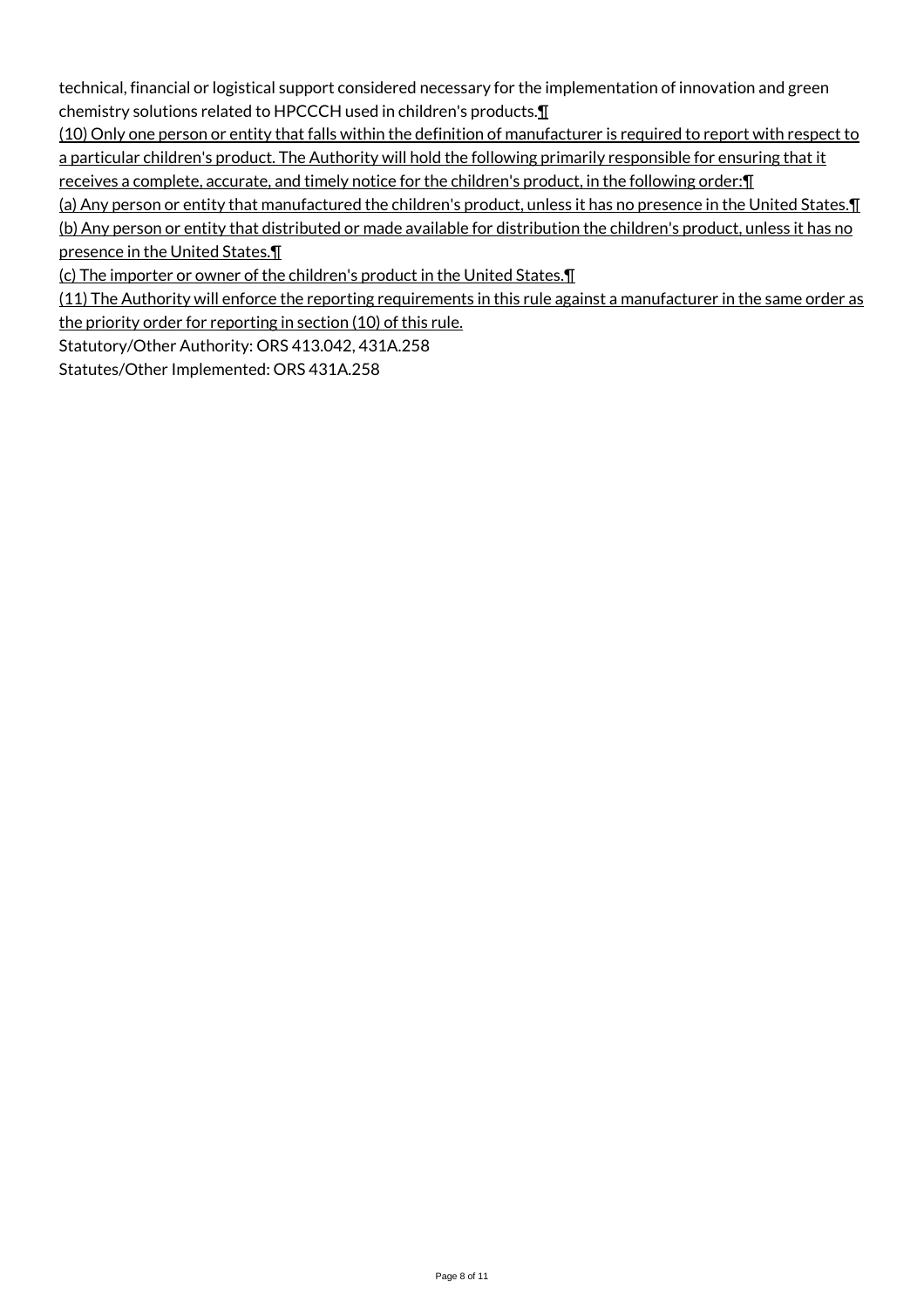# AMEND: 333-016-2080

RULE SUMMARY: OAR 333-016-2080 is amended to align rule with statute due to the passage of HB 5027 (Oregon Laws 2017, chapter 546) in the 2017 legislative session. HB 5027 adopted in statute one fee relating to OAR 333-016- 2060, Notification Requirements (\$250 per chemical), and enacted two fees relating to OAR 333-016-2070, Exemptions from Notice Requirement:

A) A \$1,500 nonrefundable Exemption Request fee; and

B) A \$200 per hour fee for review of these Exemption Requests submitted to the Authority.

Before HB 5027, OAR 333-016-2080, Fees required those seeking exemption from notice requirements to pay an initial fee of \$12,000 for review of a Manufacturing Control Program (MCP) submitted in support of an Exemption Request, and additional MCP review fees in increments of \$12,000, if needed. MCP reviews, set at \$200 per hour, were deducted from those \$12,000 increments with those fee increments refundable if unspent. HB 5027 allows the Authority to directly invoice those seeking an Exemption Request at \$200 per hour for MCP review. The intention of this rule change is to align the fee listed in rule with statute.

CHANGES TO RULE:

333-016-2080 Fees ¶

The following fees are established:¶

(1) Notification. A nonrefundable fee of \$250 for the notification of each HPCCCH reported to the Authority under OAR 333-016-2060(1).¶

(2) Exemption request:¶

(a) A non-refundable fee of \$1,500; and¶

(b) An initial fee of \$12,000 for the review of a Manufacturing Control Program; and¶

(c) Additional Manufacturing Control Program review fees in increments of \$12,000, if applicable.¶

(3) The fee for review of a Manufacturing Control Program is \$200 per hour.¶

(a) The Authority shall refund any unexpended portion of Manufacturing Control Program fees submitted under subsection (2)(b) or (c) of this rule.¶

(b) If the cost of the review exceeds the initial \$12,000, the Authority shall notify the applicant and request an additional \$12,000. If the cost of review exceeds any subsequent incremental fee of \$12,000, the Authority shall continue to request additional fees under subsection (2)(c) of this rule.¶

(4The fee for review of a Manufacturing Control Program is \$200 per hour.¶

(3) The Authority shall not review a Manufacturing Control Program unless the fees required under this rule are paid by the manufacturer and a request for exemption may be denied on the basis that the required fees were not paid.

Statutory/Other Authority: ORS 413.042, 431A.270 Statutes/Other Implemented: ORS 431A.270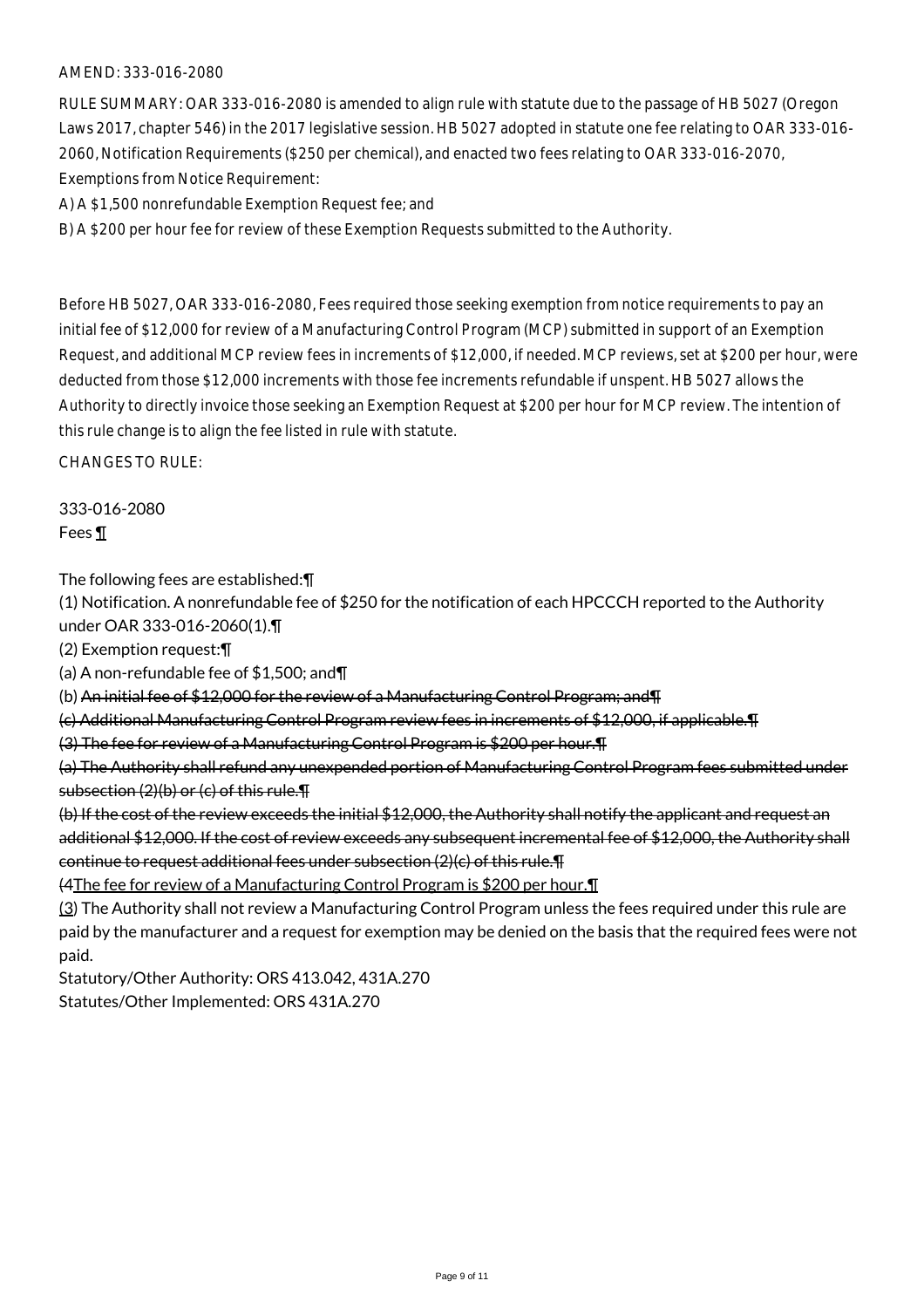# AMEND: 333-016-2090

RULE SUMMARY: OAR 333-016-2090 is being amended to state that the Authority will use the same hierarchy proposed for OAR 333-016-2060, Notification Requirements for enforcement purposes.

CHANGES TO RULE:

# 333-016-2090 Enforcement and Civil Penalties ¶

(1) The Authority may impose a civil penalty on a manufacturer for a violation of any provision of ORS 431A.258 or these rules. A civil penalty may not exceed:¶

(a) \$2,500 for the first violation.¶

(b) \$5,000 for the second and each subsequent violation.¶

(2) For purposes of assessing civil penalties under these rules a violation consists of a single course of conduct with regard to an entire children's product line that is sold or offered for sale in this state.¶

(3)(a) If a manufacturer violates the notification requirement described in ORS 431A.258 the Authority shall provide the manufacturer with written notice informing the manufacturer of the violation and stating that the manufacturer may avoid a civil penalty for the violation by providing the proper notice required under ORS 431A.258 within 90 days.¶

(ab) If the manufacturer fails to cure the violation within the first 90 days, the Authority may impose a civil penalty not to exceed \$2,500.¶

 $(c)$  For a continuing violation, each 90-day period that the violation continues after the preceding imposition of a civil penalty is considered a separate offense subject to a separate civil penalty not to exceed \$5,000. The Authority is not required to provide the manufacturer with an opportunity to cure the continuing violation before imposing the separate civil penalty.¶

(4) If the Authority has reason to believe that a children's product that contains a HPCCCH used in children's products is being sold or offered for sale in this state in violation of ORS 431A.258 the Authority may request that the manufacturer provide a statement of compliance on a form provided by the Authority. The manufacturer must submit the statement of compliance within 10 days after receipt of a request. To prove compliance with ORS 431A.258 the manufacturer must provide:¶

(a) Evidence that the children's product does not contain the HPCCCH used in children's products;¶

(b) Evidence that the manufacturer has previously provided the Authority with notice as required by ORS 431A.258 and these rules; or¶

(c) Provide the Authority with notice as required by ORS 431A.258 and OAR 333-016-2060.¶

(5) In imposing a penalty under these rules the Authority must consider the following factors:¶

(a) The past history of the manufacturer in taking all feasible steps or following all feasible procedures necessary or appropriate to correct any violation.¶

(b) Any prior violations of statutes, rules, orders or permits pertaining to HPCCCH used in children's products.¶

(c) The gravity and magnitude of the violation.¶

(d) Whether the violation was a sole event, repeated or continuous.¶

(e) Whether the violation was a result of an unavoidable accident, negligence or an intentional act.¶

(f) The violator's cooperativeness and efforts to correct the violation.¶

(g) The economic and financial conditions of the manufacturer incurring a penalty.¶

(h) The manufacturer's declaration that a HPCCCH used in a children's product is present only as a contaminant, and the manufacturer is able to provide evidence that a manufacturing control program for the contaminant that meets or exceeds the minimum requirements for a manufacturing control program in OAR 333-016-2070 was in place prior to the violation and that the manufacturer has exercised due diligence.¶

(6) Civil penalties will be imposed in the manner provided in ORS 183.745.¶

(7) The Authority will enforce the reporting requirements against a manufacturer in the same order as the priority order for reporting in OAR 333-016-2060(10).